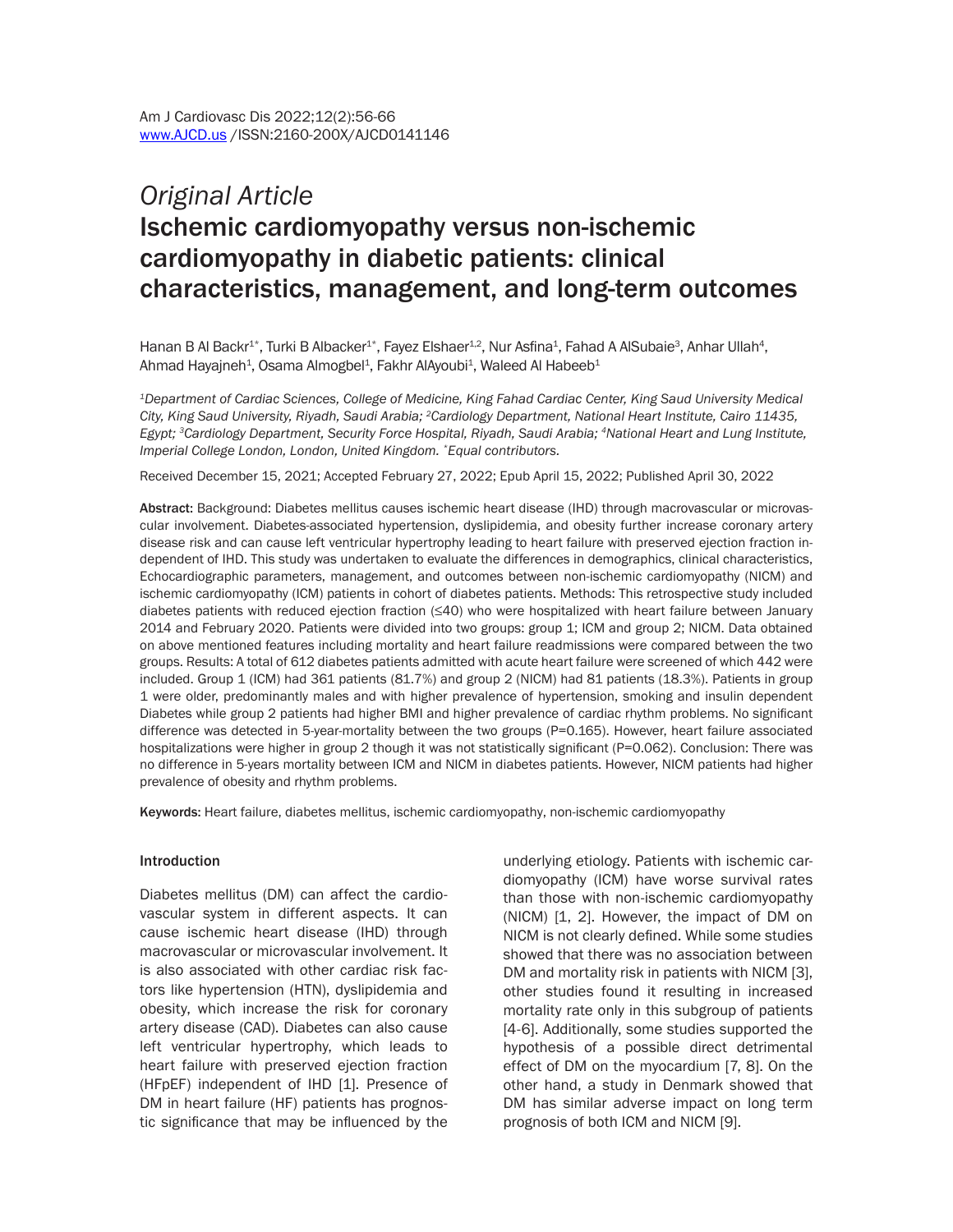Several mechanisms have been described in pathogenesis of NICM in diabetics. Myocardial inflammation is a possible pathophysiologic process contributing to cardiac hypertrophy, fibrosis, and dysfunction in this subgroup of heart failure (HF) patients [10-12].

Therefore, the objective of this study was to evaluate the differences in clinical characteristics, echocardiographic parameters, management, and outcomes of NICM and ICM in diabetes patients who are admitted to the hospital with acute heart failure (AHF).

## Methods

## *Definition and classification of cardiomyopathy*

Patients with a history of coronary artery disease (CAD) documented by coronary angiography, myocardial infarction (MI), or coronary revascularization were classified as ischemic cardiomyopathy (ICM). For NICM, we have used the 2008 European Society of Cardiology (ESC) working group classification of cardiomyopathy: "A myocardial structural or functional disorder in the absence of common causes like coronary artery disease, hypertension, valve heart disease and congenital heart disease" [13].

AHF and HF with reduced EF were determined based on the 2021 European Society of Cardiology (ESC) HF guidelines [14]. Patients admitted with AHF were considered to have acute onset of symptoms (dyspnea at rest or on exercise, fatigue, tiredness, ankle swelling) and signs (tachycardia, tachypnea, elevated jugular venous pressure, pulmonary rales, pleural effusion, hepatomegaly, peripheral edema) secondary to abnormal cardiac function (with objective evidence of structural or functional abnormality of the heart at rest such as third heart sound, murmurs, cardiomegaly, abnormal echocardiogram, raised natriuretic peptide concentration).

# *Inclusion criteria*

The study included patients (1) aged older than 18 years, (2) diagnosed with diabetes and on anti-diabetic medications, (3) had EF≤40% by visual echocardiographic assessment, and (4) were admitted with AHF (whether acute de novo or acute on chronic HF).

## *Exclusion criteria*

Patients with any of the following conditions were excluded: valvular or rheumatic heart disease, congenital heart disease, alcohol cardiomyopathy, peripartum cardiomyopathy, endocrine induced cardiomyopathy, iron overload related cardiomyopathy, hypertrophic cardiomyopathy, pulmonary heart disease, and/or pericardial diseases.

## *Study design and study population*

In this retrospective, observational, single-center study, 612 consecutive patients with diabetes who were hospitalized due to AHF from January 2014 to February 2020 were screened. Of them, 160 patients were excluded due to HF with preserved ejection fraction, and 10 others because they met one of the exclusion criteria. Hence, a total of 442 patients were included in the study, out of whom 361 patients had ICM and 81 patients had NICM.

## *Data collection*

Baseline data at presentation including patients' demographics, comorbidities, clinical history, physical examination findings and medications were collected from electronic medical records. In this study, we included only diabetes patients with confirmed diagnosis of DM and on anti-diabetic medications. Chronic kidney disease (CKD) was defined as individuals who had an eGFR below 60 mL/min per 1.73 m<sup>2</sup> for three months or more, irrespective of the cause [15, 16]. Obesity was defined according to Center of Disease Control and Prevention (CDC) as body mass index (BMI) of 30  $kg/m^2$  or higher.

Laboratory investigations and diagnostics reports including N-terminal pro-B type natriuretic peptide (NT-pro BNP) were retrieved from the hospital central lab data base. Electrocardiograms (ECG) and Echocardiography data were collected from the cardiac non-invasive laboratory. Also, data on cardiac procedures like percutaneous interventions (PCI), Coronary Artery Bypass Grafting (CABG), implantable cardioverter defibrillator (ICD) and cardiac resynchronization therapy (CRT) were collected from the catheterization laboratory and operating room records.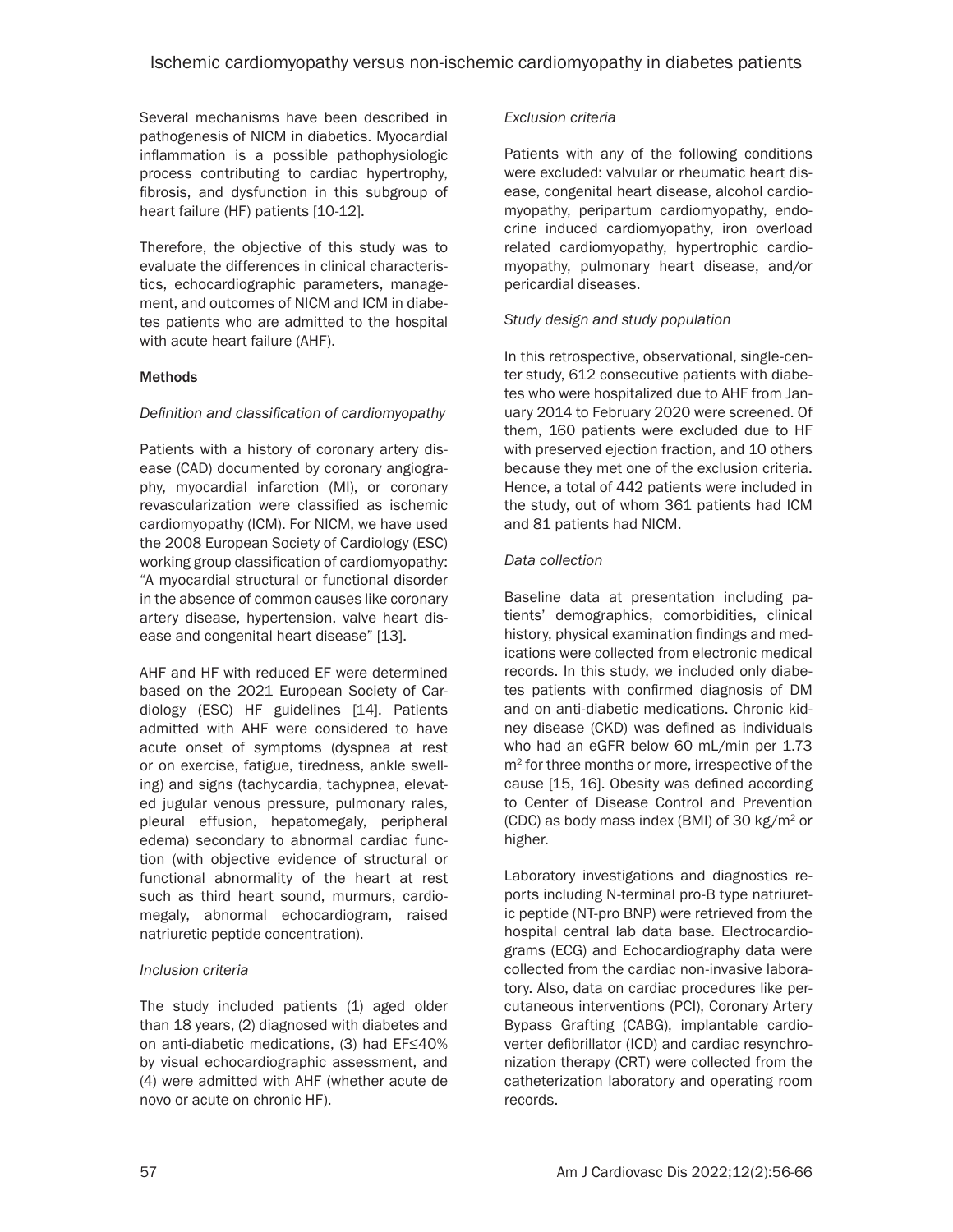## *Follow-up endpoints*

Follow up data were collected on recurrent JF hospitalizations and/or emergency visits as well as mortality over 5 years. Hospitalization was considered as HF hospitalization if the definition of AHF in the European Society of Cardiology guidelines (no new ischemic changes and negative troponin) was met [14].

There were some patients who could not be classified and hence, are not reported in the present paper. These patients included those in whom a specific etiology could not either be ascertained, even after thorough screening of patient files, or in whom the etiology was a mix between different etiology groups.

#### *The echocardiographic methods*

Echocardiographic studies of AHF patients were done and analyzed on admission in the non-invasive core laboratory of the hospital. The echocardiograms were obtained with patients in the left lateral decubitus position with the head of the examining table elevated to about 30°, using the available echocardiographic equipment-(Philips iE33, Probe-S5-1). Standard images were obtained from multiple tomographic planes. Imaging and Doppler echocardiograms were performed. Studies were performed using a standardized protocol and phased-array echocardiographs with M-mode, 2-dimensional, pulsed, continuouswave, and color-flow Doppler capabilities. Recordings were sent and stored in the non-invasive laboratory data base.

#### *Echocardiographic measurements*

The main echo data comprised of ejection fraction (EF), Grade of left ventricular hypertrophy (LVH), left ventricular (LV) size, left atrial (LA) size, right ventricular systolic pressure (RVSP), Grade of LV diastolic dysfunction and right ventricle (RV) systolic function.

LV internal dimension and interventricular septal and posterior wall thicknesses were measured at end diastole and end systole as recommended by the American Society of Echocardiography (ASE) [17]. When optimal orientation of the M-mode line could not be obtained, correctly oriented leading-edge linear dimension measurements were made from 2-dimensional images as per ASE recommendations.

Using the criteria from the American Society of Echocardiography, February, 2009 [18], diastolic dysfunction was divided into: grade I diastolic dysfunction with impaired relaxation but normal LV filling pressures at rest, grade IA LV diastolic dysfunction with impaired relaxation and likely elevated LV end-diastolic pressure, grade II LV diastolic dysfunction with increased LV filling pressures (pseudo normal pattern), and grade III LV diastolic dysfunction with high LV filling pressures (restrictive pattern).

Quantification of Mitral regurgitation and Tricuspid regurgitation severity were based mainly on color Doppler, pulse and continuous Doppler signals from multiple windows of 2-D echo. RVSP was calculated from the tricuspid regurgitation velocity and estimated RA pressure. RA pressure was estimated from the inferior vena cava size and collapsibility. Right ventricle systolic function was assessed mainly by tricuspid annular plane systolic excursion (TA-PSE; normal ≥1.7 cm) and visual estimation.

## *Statistical analysis*

Categorized data were summarized as percentages whereas continuous data were summarized as means and standard Deviations (SD) or Medians and Inter-quartile ranges (IQR). Comparisons between different groups were performed using Chi-square test or Fisher's exact test for categorical variables, where Student t-test or Mann-Whitney u test for continuous data. All statistical analysis were performed using SAS version 9.2 (SAS Institute, Inc. Cary, NC) and (R foundation for Statistical Computing, Vienna, Austria).

## **Results**

A total of 442 patients were included in the study and were divided into two groups: the ICM group (361 patients, 81.7%) and NICM group (81 patients, 18.3%).

#### *Patients' demographics and clinical characteristics*

The overall cohort had a mean age of 67.47± 11.3 years in which 74.6% were male. Half of this cohort population had history of CKD with median GFR of 50.44±30.87, 24.2% had anemia, mean HbA1C level was 8.5±2.06 and mean NT pro BNP level was 7149±8210 with no differences in these demographics between the two groups (Table  $1$ ).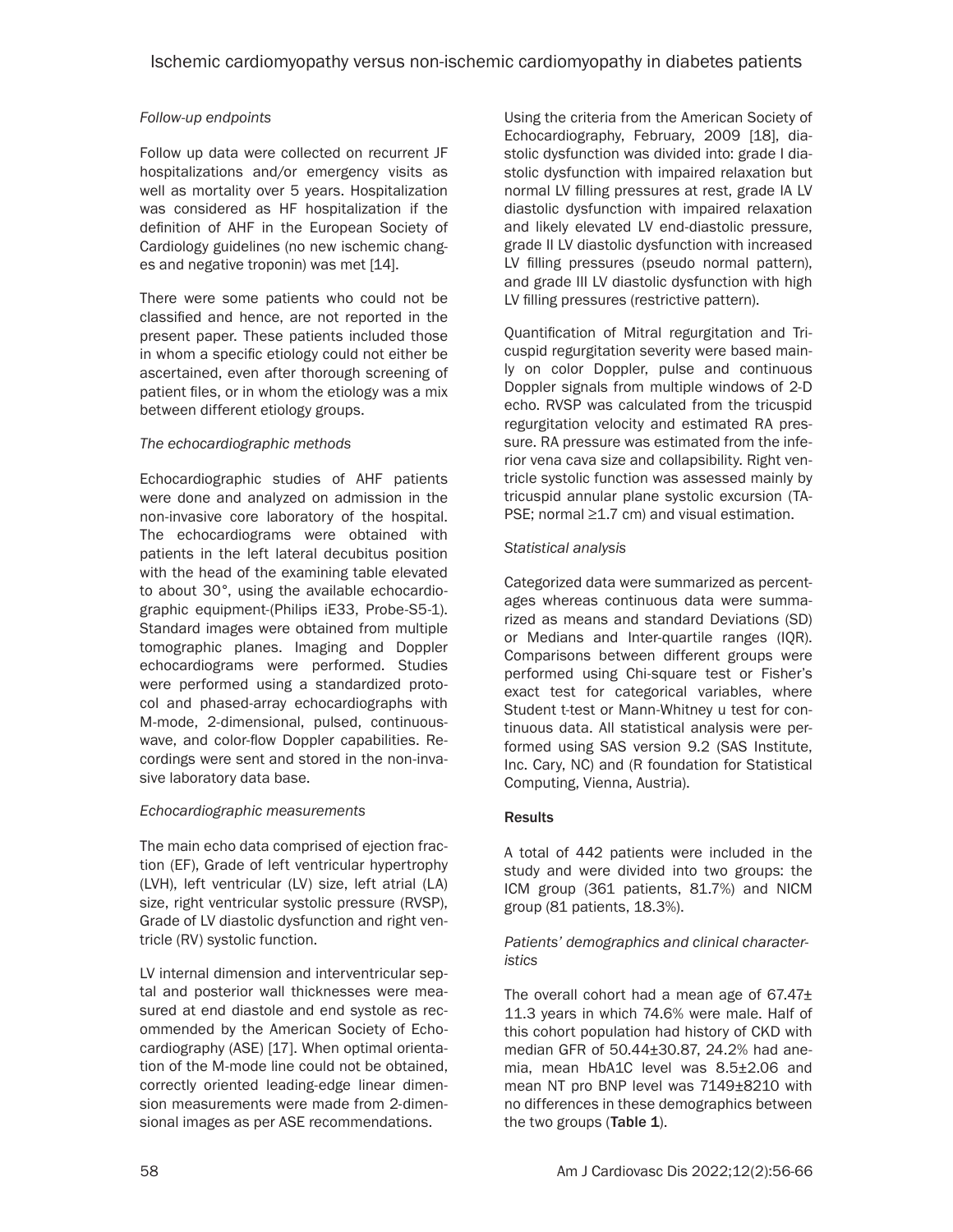| <b>rable 1.</b> Baseline cilincal demographics and laboratory investigation of IGM vs. NiGM |                              |                              |                    |         |  |
|---------------------------------------------------------------------------------------------|------------------------------|------------------------------|--------------------|---------|--|
|                                                                                             | <b>ICM</b><br>N=361 (81.67%) | <b>NICM</b><br>N=81 (18.33%) | Total<br>$N = 442$ | P-value |  |
| Age (mean ± SD)                                                                             | 68.23±10.97                  | 64.09±12.22                  | $67.47 \pm 11.31$  | 0.003   |  |
| Male, n (%)                                                                                 | 278 (77.01%)                 | 52 (64.20%)                  | 330 (74.66%)       | 0.017   |  |
| Nationality                                                                                 |                              |                              |                    |         |  |
| Saudi, n (%)                                                                                | 270 (75.00%)                 | 70 (86.42%)                  | 340 (77.10%)       | 0.027   |  |
| Non-Saudi, n (%)                                                                            | 90 (25.00%)                  | 11 (13.58%)                  | 101 (22.90%)       |         |  |
| BMI kg/m <sup>2</sup> , mean (SD)                                                           | 28.19±5.90                   | $30.83 \pm 7.28$             | 28.68±6.26         | < 0.001 |  |
| SBP mmHg median (IQR)                                                                       | $119.9 + 21.51$              | $122.1 \pm 22.35$            | 120.4±21.66        | 0.415   |  |
| DBP mmHg median (IQR)                                                                       | 67.80±12.38                  | 69.23±13.59                  | 68.07±12.61        | 0.356   |  |
| Resting HR B/min median (IQR)                                                               | 78.13±14.12                  | 77.56±16.12                  | 78.03±14.50        | 0.751   |  |
| <b>JVP</b>                                                                                  |                              |                              |                    |         |  |
| Normal n (%)                                                                                | 179 (66.30%)                 | 27 (52.94%)                  | 206 (64.17%)       | 0.068   |  |
| Raised n (%)                                                                                | 91 (33.70%)                  | 24 (47.06%)                  | 115 (35.83%)       |         |  |
| NYHA CLASS                                                                                  |                              |                              |                    |         |  |
| In $(\%)$                                                                                   | 92 (31.51%)                  | 14 (24.14%)                  | 106 (30.29%)       | 0.535   |  |
| II $n$ (%)                                                                                  | 134 (45.89%)                 | 29 (50.00%)                  | 163 (46.57%)       |         |  |
| III $n$ (%)                                                                                 | 50 (17.12%)                  | 13 (22.41%)                  | 63 (18.00%)        |         |  |
| IV $n$ (%)                                                                                  | 16 (5.48%)                   | 2(3.45%)                     | 18 (5.14%)         |         |  |
| EF% mean (SD)                                                                               | 29.19±8.68                   | 28.00±7.91                   | 28.98±8.55         | 0.259   |  |
| HTN $n$ (%)                                                                                 | 308 (93.05%)                 | 70 (86.42%)                  | 378 (91.75%)       | 0.052   |  |
| Dyslipidaemia n (%)                                                                         | 93 (31.85%)                  | 19 (23.75%)                  | 112 (30.11%)       | 0.162   |  |
| Smoking n (%)                                                                               | 90 (27.86%)                  | 7 (8.75%)                    | 97 (24.07%)        | < 0.001 |  |
| Atrial fibrillation history n (%)                                                           | 66 (19.02%)                  | 25 (31.25%)                  | 91 (21.31%)        | 0.016   |  |
| $H/O$ MI                                                                                    | 228 (63%)                    | $0(0\%)$                     | 228 (63%)          | 0.001   |  |
| H/O PCI                                                                                     | 120 (33%)                    | $0(0\%)$                     | 120 (33%)          | 0.001   |  |
| H/O CABG                                                                                    | 100 (28.6%)                  | $O(0\%)$                     | 100 (28.6%)        | 0.001   |  |
| ICD/CRTD n (%)                                                                              | 77 (22.32%)                  | 28 (34.57%)                  | 105 (24.65%)       | 0.021   |  |
| Anaemia n (%)                                                                               | 84 (23.27%)                  | 23 (28.40%)                  | 107 (24.21%)       | 0.330   |  |
| CKD n (%)                                                                                   | 190 (52.63%)                 | 37 (45.68%)                  | 227 (51.36%)       | 0.258   |  |
| eGFR ml/minmedian (IQR)                                                                     | 49.98±30.61                  | 52.50±32.15                  | 50.44±30.87        | 0.509   |  |
| Obesity n (%)                                                                               | 199 (56.53%)                 | 53 (65.43%)                  | 252 (58.20%)       | 0.143   |  |
| Thyroid disease n (%)                                                                       | 37 (10.69%)                  | 10 (12.35%)                  | 47 (11.01%)        | 0.669   |  |
| ECG                                                                                         |                              |                              |                    |         |  |
| None from those 4 findings n (%)                                                            | 171 (58.97%)                 | 19 (26.03%)                  | 190 (52.34%)       | < 0.001 |  |
| LVH $n$ $%$                                                                                 | 22 (7.59%)                   | 8 (10.96%)                   | 30 (8.26%)         |         |  |
| LBBB $n$ $%$                                                                                | 31 (10.69%)                  | 14 (19.18%)                  | 45 (12.40%)        |         |  |
| Paced n (%)                                                                                 | 29 (10.00%)                  | 14 (19.18%)                  | 43 (11.85%)        |         |  |
| AF in ECG n (%)                                                                             | 37 (12.76%)                  | 18 (24.66%)                  | 55 (15.15%)        |         |  |
| HgB gm/dl, median (IQR)                                                                     | 119.5±20.56                  | $117.1 \pm 20.15$            | 119.1±20.48        | 0.324   |  |
| Serum Cr µmol /L median (IQR)                                                               | 168.5±106.8                  | 170.1±129.4                  | 168.8±111.2        | 0.904   |  |
| K, mmol/L median (IQR)                                                                      | $4.41 \pm 0.61$              | $4.26 \pm 0.63$              | $4.38 \pm 0.62$    | 0.054   |  |
| Iron, µmol/L median (IQR)                                                                   | $9.28 \pm 5.38$              | $9.97 + 5.76$                | $9.40 + 5.44$      | 0.406   |  |
| Ferritin, mcg/L median (IQR)                                                                | 202.4±218.5                  | 259.6±659.8                  | 212.4±338.0        | 0.278   |  |
| HbA1C% median (IQR)                                                                         | $8.58 \pm 2.05$              | $8.11 \pm 2.13$              | $8.50 \pm 2.06$    | 0.094   |  |
| NT pro BNP pg/mL, median (IQR)                                                              | 7214±8238                    | 6850±8128                    | 7149±8210          | 0.728   |  |

Table 1. Baseline clinical demographics and laboratory investigation of ICM vs. NICM

Values are the number of patients (%), unless indicated otherwise. BMI: Body mass index; HTN: hypertension; HR: Heart Rate; SBP: systolic blood pressure; NT-proBNP: N-terminal Pro B-type natriuretic peptide; EF: ejection fraction; ICD: implantable cardioverter defibrillator; CRT: cardiac resynchronization therapy; NYHA: New York heart association; SBP: systolic blood pressure; DBP: diastolic blood pressure; HR: heart rate; bpm: beats per minute; LV: left ventricular; IQR: interquartile range; AF: atrial fibrillation; GFR: glomerular filtration rate.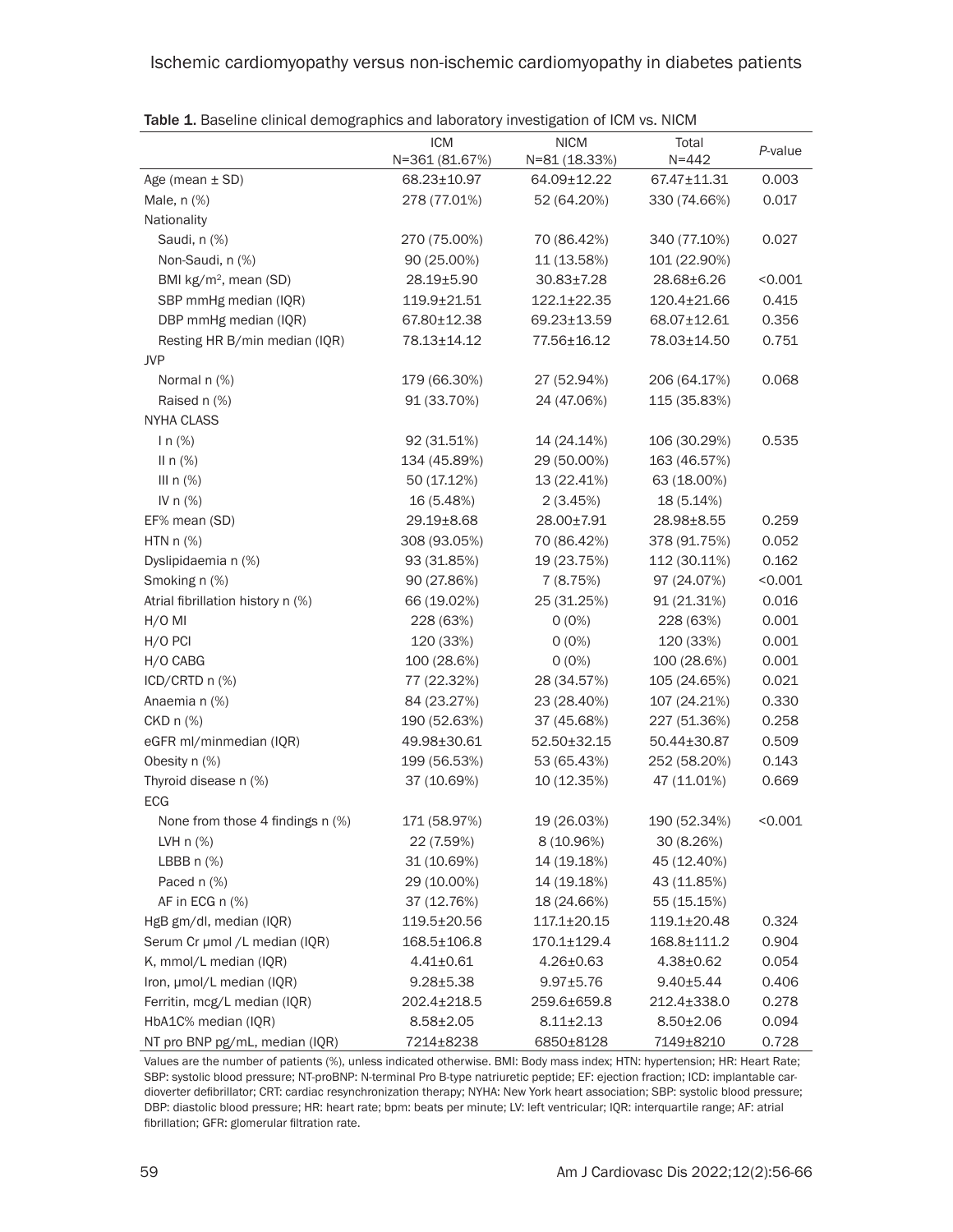|                                                                 | <b>ICM</b><br>N=361 (81.7%) | <b>NICM</b><br>N=81 (18.3%) | Total<br>$N = 442$ | P-value |
|-----------------------------------------------------------------|-----------------------------|-----------------------------|--------------------|---------|
| LVH grade                                                       |                             |                             |                    |         |
| None to mild                                                    | 343 (95.01%)                | 76 (93.82%)                 | 419 (94.8%)        | 0.417   |
| Moderate to severe                                              | 18 (4.99%)                  | 5(6.17%)                    | 23 (5.2%)          |         |
| LV size                                                         |                             |                             |                    |         |
| None to mild                                                    | 271 (75.06%)                | 56 (69.13%)                 | 327 (74%)          | 0.168   |
| Moderate to severe                                              | 90 (24.93%)                 | 25 (30.86%)                 | 115 (26%)          |         |
| LA size                                                         |                             |                             |                    |         |
| None to mild                                                    | 202 (55.95%)                | 36 (44.44%)                 | 238 (53.8%)        | 0.040   |
| Moderate to severe                                              | 159 (44.04%)                | 45 (55.55%)                 | 204 (46.2%)        |         |
| Grade of diastolic dysfunction                                  |                             |                             |                    |         |
| Impaired relaxation (Grade I) n (%)                             | 59 (25.43%)                 | 12 (37.50%)                 | 71 (26.89%)        | 0.437   |
| Impaired relaxation with high filling pressure (Grade IA) n (%) | 4(1.72%)                    | $0(0.00\%)$                 | 4(1.52%)           |         |
| Pseudo normal (Grade II) n (%)                                  | 69 (29.74%)                 | 7 (21.88%)                  | 76 (28.79%)        |         |
| Restrictive (Grade III) n (%)                                   | 100 (43.10%)                | 13 (40.63%)                 | 113 (42.80%)       |         |
| <b>RVSP</b>                                                     |                             |                             |                    |         |
| None to mild                                                    | 260 (72.02%)                | 56 (69.13%)                 | 316 (71.5%)        | 0.347   |
| Moderate to severe                                              | 101 (27.97%)                | 25 (30.86%)                 | 126 (28.5%)        |         |
| <b>RV</b> function                                              |                             |                             |                    |         |
| None to mild                                                    | 263 (72.85%)                | 55 (67.90%)                 | 318 (71.9%)        | 0.222   |
| Moderate to severe                                              | 98 (27.14%)                 | 26 (32.09%)                 | 124 (28.1%)        |         |
| Mitral regurgitation                                            |                             |                             |                    |         |
| None to mild                                                    | 266 (73.68%)                | 55 (67.90%)                 | 321 (72.6%)        | 0.179   |
| Moderate to severe                                              | 95 (26.31%)                 | 26 (32.09%)                 | 121 (27.4%)        |         |
| Tricuspid regurgitation                                         |                             |                             |                    |         |
| None to mild                                                    | 289 (80.05%)                | 61 (75.30%)                 | 350 (79.2%)        | 0.210   |
| Moderate to severe                                              | 72 (19.94%)                 | 20 (24.69%)                 | 92 (20.8%)         |         |

| Table 2. Echocardiographic parameters of ICM vs. NICM |  |  |  |  |
|-------------------------------------------------------|--|--|--|--|
|-------------------------------------------------------|--|--|--|--|

LVH, left ventricle hypertrophy; LV, left ventricle; LA, left atrium; RVSP, Right ventricle systolic pressure; RV, right ventricle.

The ICM group included older patients (68.23±10.97 vs. 64.09±12.22, P=0.003), more males (77% vs. 64.2%, P=0.017) and higher prevalence of hypertension (93% vs. 86.42%, P=0.05), smoking (27.86% vs. 8.75%, P=0.001), and insulin dependent Diabetes (58.12% vs. 40%, P=0.004) than the NICM group. Additionally, patients in this group had the following medical history: 63% myocardial infarction (63%), PCI (one-third), and CABG (one-third).

The NICM patients had higher BMI (30.83± 7.28 vs. 28.19±5.90, P<0.001) and higher prevalence of rhythm problems (LBBB, paced rhythm and atrial fibrillation) (63% vs. 34.87%, P<0.001) compared to ICM patients. Additionally, more patients in the NICM group received ICD/CRTD therapy (34.6% vs. 22.3%, P=0.021). Other demographic and clinical Characteristics are described in Table 1.

#### *Echocardiographic data*

Mean EF was 28.98±8.55. 26% had moderate to severe LV dilatation, 28.5% had moderate to severe pulmonary hypertension and 28% had moderate to severe RV dysfunction with no significant differences between both groups. Also, we have looked at the grade of left ventricular diastolic dysfunction (LVDD) in these two groups and found that 42.8% of patients had Grade III LVDD (Restrictive pattern), 29% had Grade II LVDD (Pseudo normal pattern) and 27% have grade I LVDD (impaired LV relaxation) with no significant differences between both groups. Echocardiographic characteristics are shown in Table 2.

#### *In-hospital management*

In terms of HF medications, it was found that Lasix was used in 93.3%, B-blockers in 96.4%, ACEI in 39%, ARB in 17.3% and ARNI in 12% of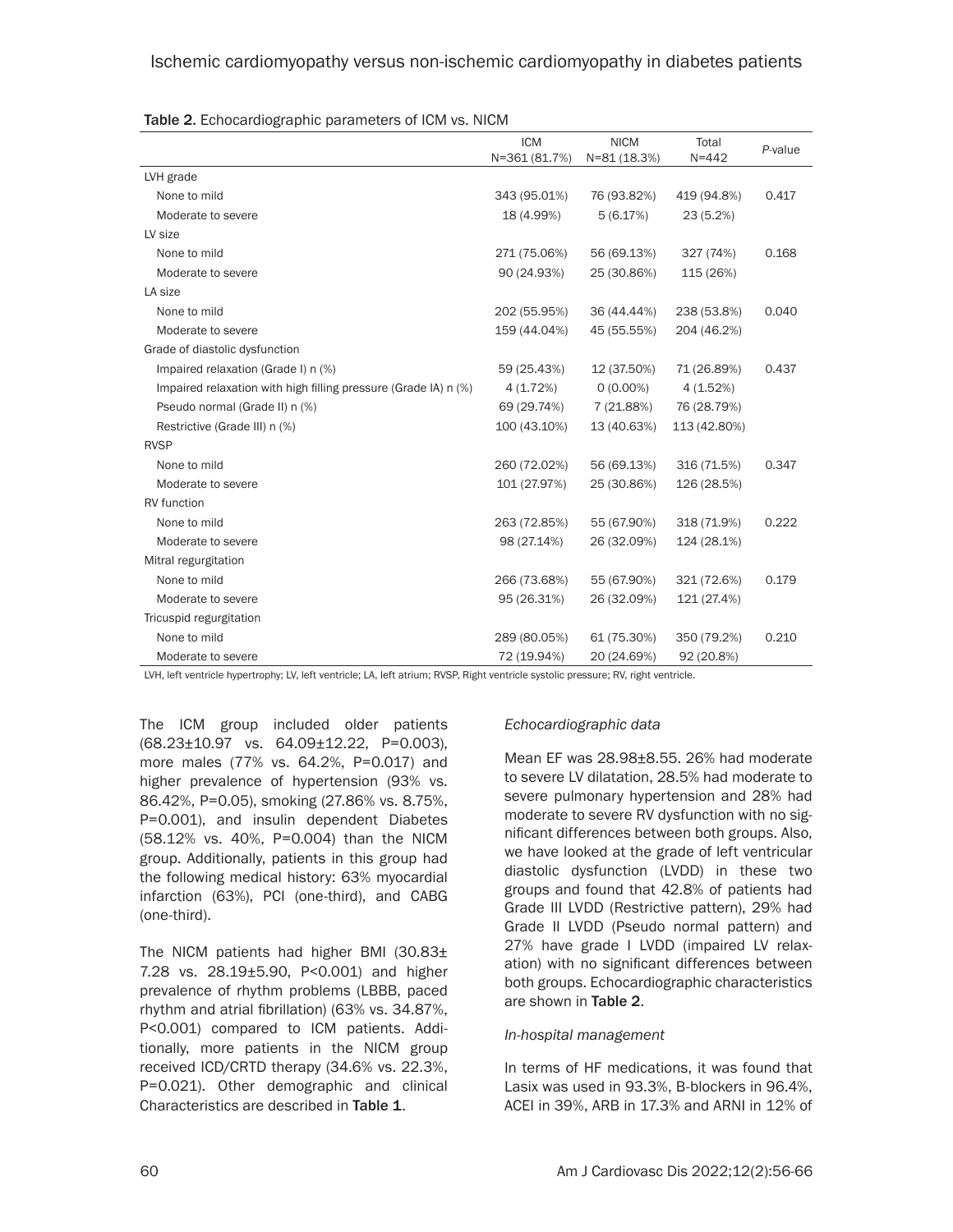

Figure 1. In-hospital heart failure medications, vaccination and health education in ICM vs. NICM. B blockers, beta blockers; ACEI, Angiotensin-converting-enzyme inhibitors; ARB, Angiotensin receptor blockers; ARNi, Angiotensin receptor-neprilysin Inhibitors; MRA, mineralocorticoid receptor antagonist; ASA, acetylsalicylic acid (aspirin); ISDN, isosorbide dinitrate.



Figure 2. Diabetic medications prescribed in ICM vs. NICM. OHA, oral hypoglycemic agents; DDP4, Dipeptidyl peptidase-4 inhibitor; SGLT2 inhibitors, Sodium-glucose cotransporter-2 Inhibitors.

patients in the whole cohort with no differences between the two groups.

The use of Aspirin (ASA), Isosorbide Dinitrate and statins was more in ICM compared to NICM (78.33% vs. 33.8%, 42% vs. 22.5% and 93% vs. 74% respectively, P<0.001). The use of anticoagulation and Spironolactone was more in NICM compared to ICM (35.4% vs. 26%, P=0.091) and (46% VS. 30%, P=0.011) respectively (Figure  $1$ ).

About two thirds of the cohort patients (63.75%) received yearly Influenza and Pneumococcal vaccine with no significant difference between the two groups. Health education was provided to 88% of the study population about their disease, side effects of their medications, compliance with diet and other medications. No significant differences were found between the two groups (Figure  $1$ ).

A total of 254 patients (57.5%) were on oral hypoglycemic agents only while 240 patients (54.5%) were on insulin. The patients in the ICM group used more insulin than those in the NICM group (58% vs. 40%, P=0.004). One-third of the patients were on DDP4 (26%) and only few (5%) patients were on SGLT2 inhibitors (Figure 2).

#### *Long term mortality and heart failure hospitalization*

There was no significant difference in 5-year-mortality between ICM and NICM (39.5% vs. 34.1%, P=0.165). However, compared to ICM group, there was a higher rate of HF hospitalizations in NICM group though it was just shy of statistical significance (49.38% vs. 36.11%, P=0.062) (Table 3).

#### **Discussion**

In the current study we aimed to analyze the differences in clinical characteristics, Echocardiographic parameters, management and outcomes between ICM and NICM in diabetes patients to study the differential impact of diabetes on mortality and recurrent HF hospitalization in the absence of ischemic burden. Diabetes patients with reduced EF who were admitted with acute decompensated HF were included and the cohort was divided into two groups-ICM and NICM. Patients in the ICM were older, with more males and had higher prevalence of other cardiac risk factors. The NICM patients had higher BMI with higher prevalence of rhythm problems (LBBB, paced rhythm and atrial fibrillation).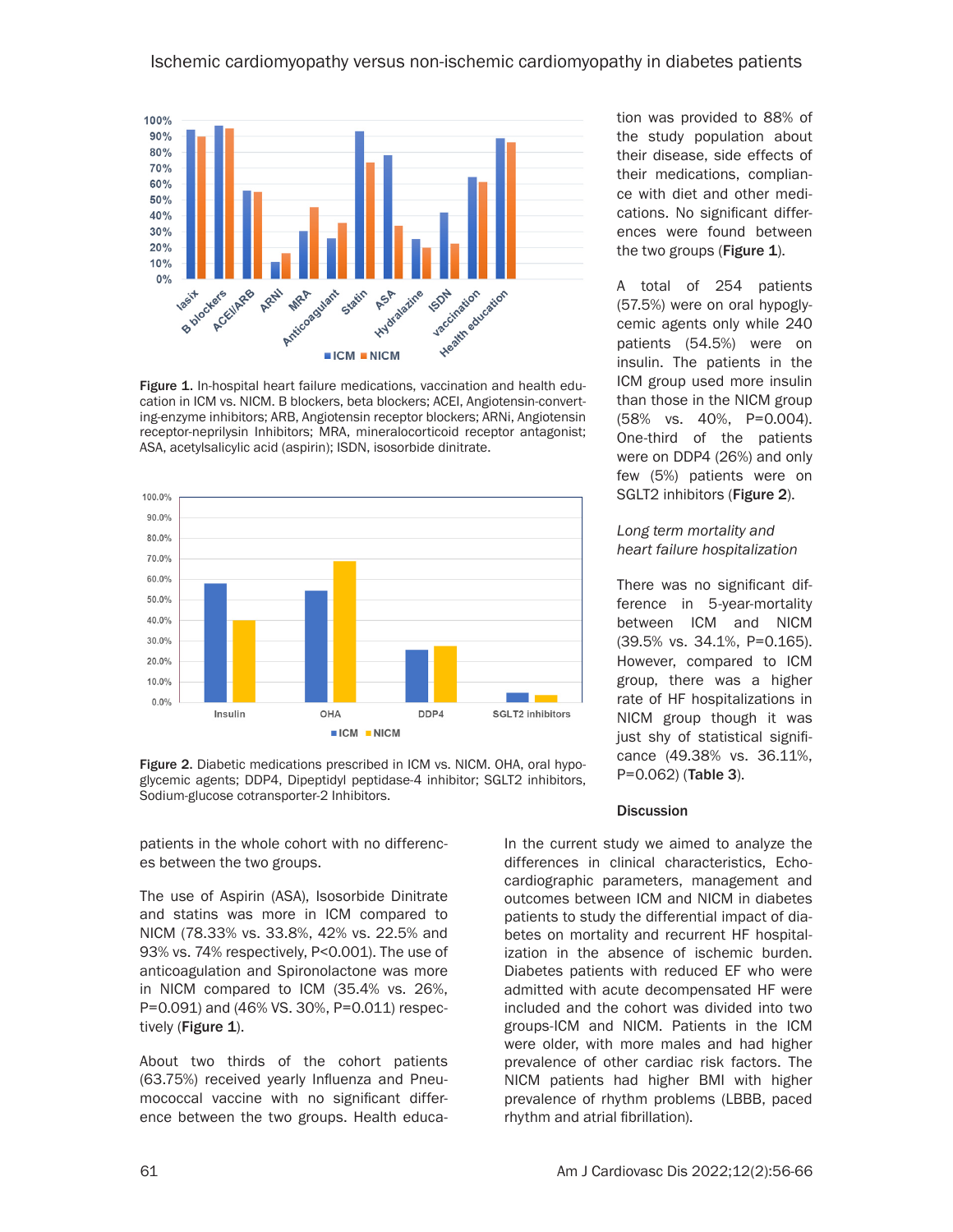Ischemic cardiomyopathy versus non-ischemic cardiomyopathy in diabetes patients

| <b>Outcomes</b>        | Diabetic ICMP | Diabetic NICMP | Total        | P-value |  |
|------------------------|---------------|----------------|--------------|---------|--|
| status                 |               |                |              |         |  |
| Alive                  | 128 (35.56%)  | 33 (40.74%)    | 161 (36.51%) | 0.165   |  |
| Dead                   | 123 (34.17%)  | 32 (39.51%)    | 155 (35.15%) |         |  |
| Unknown                | 109 (30.28%)  | 16 (19.75%)    | 125 (28.34%) |         |  |
| Hospitalization for HF |               |                |              |         |  |
| No.                    | 129 (35.83%)  | 26 (32.10%)    | 155 (35.15%) | 0.062   |  |
| Yes                    | 130 (36.11%)  | 40 (49.38%)    | 170 (38.55%) |         |  |
| <b>Unknown</b>         | 101 (28.06%)  | 15 (18.52%)    | 116 (26.30%) |         |  |

Table 3. Long term outcomes mortality and Hf hospitalization

On analysis, no difference was found in 5-yearmortality between the ICM and NICM patients. However, a trend of increased hospitalization due to recurrent HF was noted in the NICM group compared to ICM though was not statistically significant. The available data on the impact of DM on long term outcomes of HF patients without ischemic heart disease is conflicting [3-9]. Anderson et al [9] demonstrated that HF patients with concomitant diabetes had an approximately 40% increased risk of death, compared to HF patients without diabetes and this increased mortality was similar among patients with ischemic and non-ischemic HF, which corroborates with findings. The fact that the present study found the prognosis to be similar in both groups, and the fact that some of the previous studies have reported no interaction between ischemic HF etiology and diabetes suggest that the mechanism behind the increased mortality risk associated with diabetes is multi-factorial and not an effect of serious ischemic heart disease alone.

A retrospective analysis of 6,797 participants of the Studies of Left Ventricular Dysfunction (SOLVD) Prevention and Treatment trials found that diabetes imparted an increased risk for allcause mortality in patients with ischemic cardiomyopathy (relative risk [RR] 1.37, p 0.0001), but not in those with nonischemic cardiomyopathy (RR 0.98, p 0.98) [3]. On the contrary, a 12-year prospective survival analysis [4] done on patients hospitalized with AHF, half of whom had a history of ischemic cardiomyopathy, found that DM increases mortality among HF patients without ischemic cardiomyopathy whether they have preserved or reduced LVSF.

Obesity is common in our population as shown in this cohort and it is one of the common comorbidities in female patients with diabetes

that also include hypertension, atrial fibrillation and AHF with preserved or reduced ejection fraction. The trend of increased hospitalization in NICM patients compared to ICM points out the difficulty in managing HF in this group of patients that may require special attention to their risk factors including obesity and dysrhythmias.

Although the primary etiology of HF in NICM is non-ischemic, patients with diabetes might still have some ischemic features, such as diffuse vascular or microvascular disease, compared to patients without diabetes. Additionally, diabetes induced cellular and biochemical changes like, altered myocyte metabolism, impaired glucose utilization, increased lipolysis and myocardial fibrosis [19], may contribute to the adverse outcomes in this group.

It is to be noted that HF patients in our population present at a relatively younger age, have a much higher incidence of DM, and predominantly have LV systolic dysfunction, which is mainly ischemic in origin, compared with patients in other ethnic groups [20]. More than 30 years ago, the Framingham Heart Study presented data showing an increased mortality rate of HF in patients with diabetes, compared to those without [21]. However, studies on the differential effect of DM on the outcome of HF patients with presence or absence of ischemia showed conflicting evidence [5-9].

We have reported several findings in this cohort. The average age of our patients was 60-70 years in both ICM and NICM groups. This was 10 years more than what was reported before in our national registries SPACE and HEARTS [22, 23], where the average age of HF patients was 57-60 years in both registries. This may imply improvement in the manage-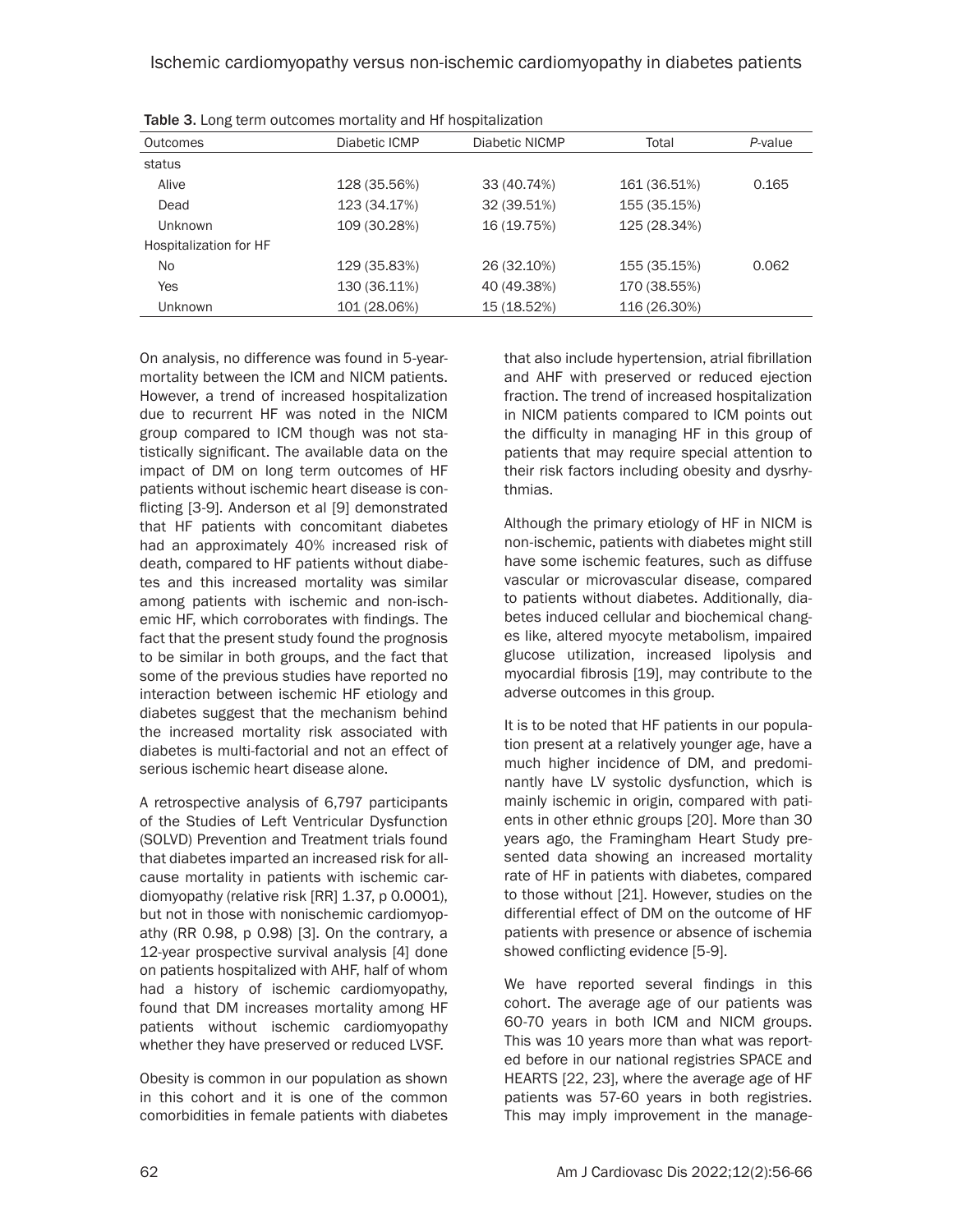ment of HF over the last five to seven years which also reduced mortality rate of these patients. In SPACE HF [22] the prevalence of HF complicating acute coronary syndrome (ACS) increased considerably with age, which matches our findings in this study. It was interesting to note in our findings that, compared to ICM, patients who presented with HF due to NICM were more likely to be women, obese, have higher EF and have atrial fibrillation. This is expected because HF in the presence of LVH is the most common subtype of HF in women, with higher prevalence compared to men and associated with several comorbidities, such as older age, obesity, diabetes mellitus, hypertension, and hyperlipidemia, which define phenotypic profiles associated with HFpEF [24].

History of AF was found in 21% of patients who presented to the hospital with HF. This was comparable to the findings in the atrial fibrillation HF sub study of HEARTS, where out of 2593 patients admitted with HF, 449 (17.8%) had AF at presentation [25]. In our cohort we also noted that AF is more common in NICM compared to ICM patients.

In the present study, 50% of the patients in this cohort had impaired kidney function and this may explain the lower use of ACEI and ARB in both groups. The use of beta-blockers, ASA and isosorbide dinitrate (ISDN) was higher in the ICM group compared to NICM which is expected in patients with coronary artery disease. The use of anticoagulants was much higher in NICM, most likely reason being a higher rate of AF compared to ICM.

On the other hand, devices like ICDs and CRTs were under prescribed. This could be attributed to lack of application of knowledge to clinical practice in our population. It could also be related to improve EF after revascularization in the ICM group which obviates the need for these devices, which we had earlier stated in HEARTS-chronic sub study [26]. Verifying the indication for an ICD-/CRT-D implantation is important as patients with DM and HF are at increased risk of malignant ventricular arrhythmias and sudden cardiac death. This was shown in the CHARM trial that revealed a higher rate of sudden cardiac death in patients with DM compared to non-diabetics irrespective of HF phenotype [27].

Besides the advancement in HF treatment there are new anti-diabetic medications that have shown a significant outcome improvement in terms of both mortality and recurrent hospitalization needs in HF patients. Two large randomized controlled trials investigating the cardiovascular safety of sodium-glucose cotransporter type 2 (SGLT2) inhibitors, such as empagliflozin and canagliflozin, have shown a significant reduction in hospitalization need in HF patients with both drugs [28, 29]. Recently the DAPA-HF trial showed a significant reduction in deterioration or death from cardiovascular causes among patients with HF and reduced EF by dapagliflozin compared to placebo. Interestingly, this effect was independent of the presence of diabetes [30]. In our study, very few patients were on SGLT2 inhibitors as part of anti-diabetic regimen that might be attributed to non-availability of the drug in our hospital at the time of patients' recruitment. Additionally, the poor glycemic control, in this cohort (HbA1C level 8.5±2.06), may be responsible for the worse outcomes in our patients independent of the underlying HF etiology. Lawson reported that patients grouped by levels of HbA1c showed a U-shaped relationship with outcomes, with the lowest and highest HbA1c groups associated with the highest risk of first hospitalization and all-cause mortality [31]. Evidence on HbA1c impact on outcomes in HF has been inconsistent. This is an area of potential future investigation in diabetes patients with HF.

Despite the fact that amongst diabetics NICM had similar mortality and HF re-hospitalization rates to ICM patients, we think that NICM in diabetics may have different precipitating risk factors for HF re-hospitalization like dysrhythmias, obesity and poor glycemic control as shown in our study. This should be investigated further in future studies and should be the focus of future efforts in managing these patients.

## *Study limitations*

The study was limited by its relatively small sample size. Additionally, it was limited to diabetes patients admitted with acute decompensated HF, and hence it does not represent the universe of CHF. However, the aim of this study was to describe, for the first time, the clinical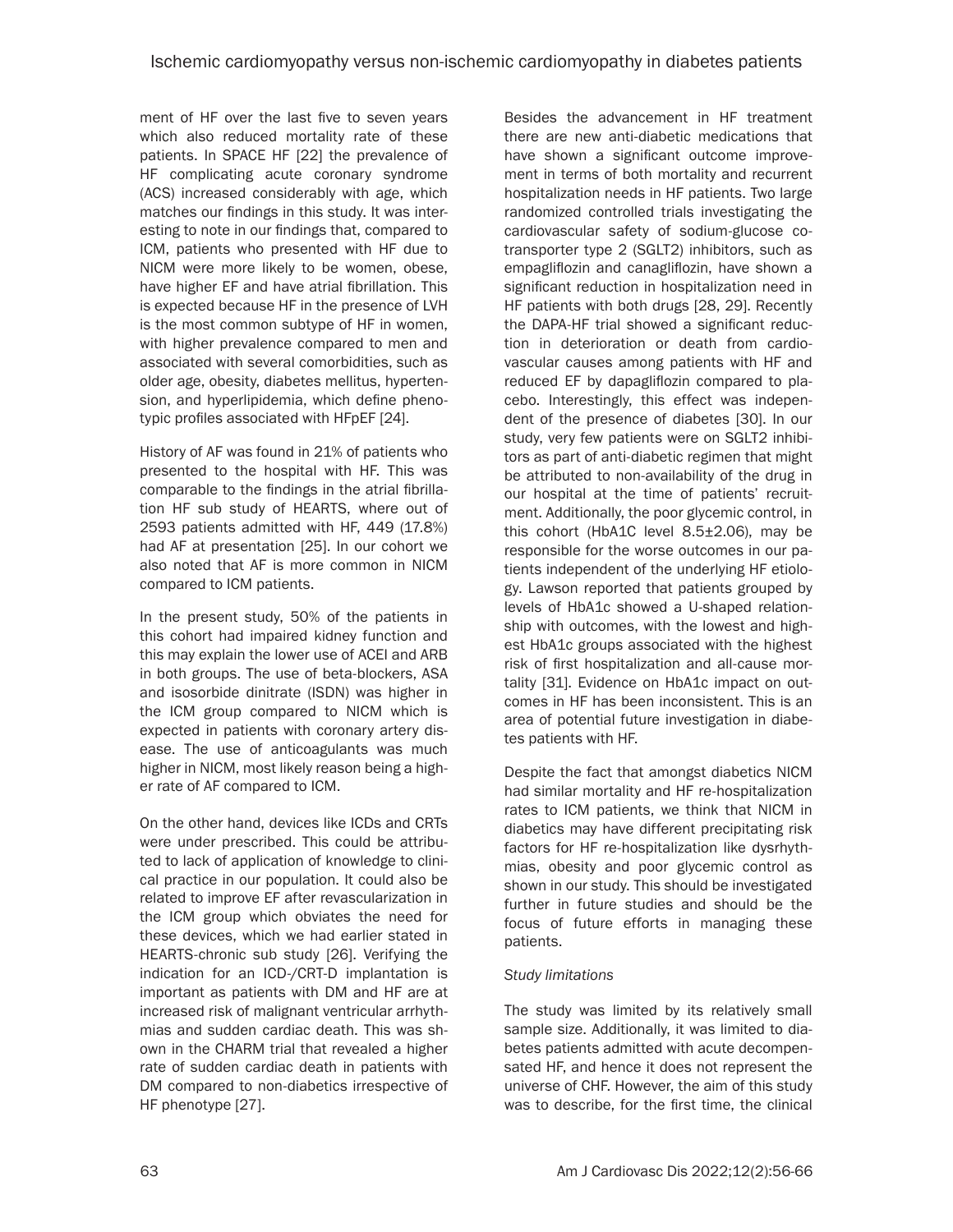characteristics and outcomes of NICM compared to ICM specifically in diabetes patients. Higher numbers of patients with more geographical representation is needed to confirm the findings of our study.

## **Conclusion**

There was no difference in 5-year-mortality between ischemic and non-ischemic cardiomyopathy in diabetes patients. However, diabetes patients with non-ischemic cardiomyopathy had higher prevalence of obesity and dysrhythmias compared to ischemic cardiomyopathy. These areas need to be explored in future studies to help establish better strategies in the management of these patients.

#### Acknowledgements

This project was supported by the College of Medicine Research Center, Deanship of Scientific Research, King Saud University and King Saud University medical city. We would like to thank the Heart failure educator Mrs. Gihan S. El Behiry for her contribution in collecting some of the patient's data for this study.

#### Disclosure of conflict of interest

None.

Address correspondence to: Dr. Hanan B Al Backr, Department of Cardiac Sciences, College of Medicine, King Fahad Cardiac Center, King Saud University Medical City, King Saud University, Riyadh, Saudi Arabia. E-mail: [halbackr@gmail.com](mailto:halbackr@gmail.com); [hal](mailto:halbackr@ksu.edu.sa)[backr@ksu.edu.sa](mailto:halbackr@ksu.edu.sa)

#### **References**

- [1] De Groote P, Lamblin N, Mouquet F, Plichon D, McFadden E, Van Belle E and Bauters C. Impact of diabetes mellitus on long-term survival in patients with congestive heart failure. Eur Heart J 2004; 25: 656-662.
- [2] Domanski M, Krause-Steinrauf H, Deedwania P, Follmann D, Ghali JK, Gilbert E, Haffner S, Katz R, Lindenfeld J, Lowes BD, Martin W, Mc-Grew F and Bristow MR; BEST Investigators. The effect of diabetes on outcomes of patients with advanced heart failure in the BEST trial. J Am Coll Cardiol 2003; 42: 914-922.
- [3] Dries DL, Sweitzer NK, Drazner MH, Stevenson LW and Gersh BJ. Prognostic impact of diabetes mellitus in patients with heart failure according to the etiology of left ventricular sys-

tolic dysfunction. J Am Coll Cardiol 2001; 38: 421-428.

- [4] Varela-Roman A, Grigorian Shamagian L, Barge Caballero E, Mazon Ramos P, Rigueiro Veloso P and Gonzalez-Juanatey JR. Influence of diabetes on the survival of patients hospitalized with heart failure: a 12-year study. Eur J Heart Fail 2005; 7: 859-864.
- [5] From AM, Leibson CL, Bursi F, Redfield MM, Weston SA, Jacobsen SJ, Rodeheffer RJ and Roger VL. Diabetes in heart failure: prevalence and impact on outcome in the population. Am J Med 2006; 119: 591-599.
- [6] Meindl C, Hochadel M, Frankenstein L, Bruder O, Pauschinger M, Hambrecht R, von Scheidt W, Pfister O, Hartmann A, Maier LS, Senges J and Unsöld B. The role of diabetes in cardiomyopathies of different etiologies-characteristics and 1-year follow-up results of the EVITA-HF registry. PLoS One 2020; 15: e0234260.
- [7] Lawson CA, Zaccardi F, McCann GP, Davies MJ, Kadam UT and Khunti K. Trends in cause-specific outcomes among individuals with type 2 diabetes and heart failure in the United Kingdom, 1998-2017. JAMA Netw Open 2019; 2: e1916447.
- [8] Seferovic PM and Paulus WJ. Clinical diabetic cardiomyopathy: a two-faced disease with restrictive and dilated phenotypes. Eur Heart J 2015; 36: 1718-1727.
- [9] Andersson C, Weeke P, Pecini R, Kjaergaard J, Hassager C, Køber L and Torp-Pedersen C. Long-term impact of diabetes in patients hospitalized with ischemic and non-ischemic heart failure. Scand Cardiovasc J 2010; 44: 37-44.
- [10] Frieler RA and Mortensen RM. Immune cell and other noncardiomyocyte regulation of cardiac hypertrophy and remodeling. Circulation 2015; 131: 1019-1030.
- [11] Mann DL. Innate immunity and the failing heart: the cytokine hypothesis revisited. Circ Res 2015; 116: 1254-1268.
- [12] Boudina S and Abel ED. Diabetic cardiomyopathy revisited. Circulation 2007; 115: 3213- 3223.
- [13] Elliott P, Andersson B, Arbustini E, Bilinska Z, Cecchi F, Charron P, Dubourg O, Kühl U, Maisch B, McKenna WJ, Monserrat L, Pankuweit S, Rapezzi C, Seferovic P, Tavazzi L and Keren A. Classification of the cardiomyopathies: a position statement from the European Society of Cardiology Working Group on myocardial and pericardial diseases. Eur Heart J 2008; 29: 270-276.
- [14] McDonagh TA, Metra M, Adamo M, Gardner RS, Baumbach A, Böhm M, Burri H, Butler J, Čelutkienė J, Chioncel O, Cleland JGF, Coats AJS, Crespo-Leiro MG, Farmakis D, Gilard M, Heymans S, Hoes AW, Jaarsma T, Jankowska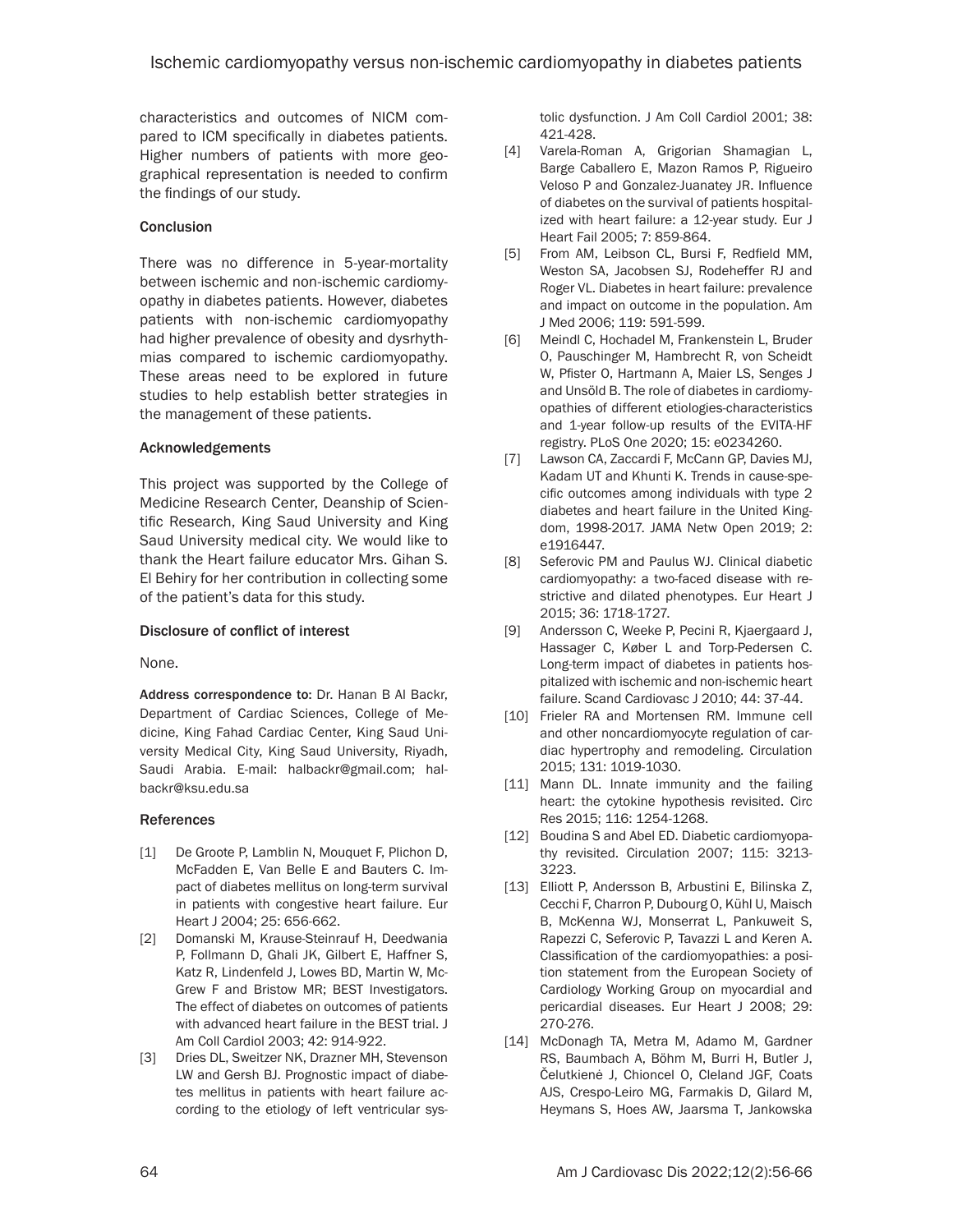EA, Lainscak M, Lam CSP, Lyon AR, McMurray JJV, Mebazaa A, Mindham R, Muneretto C, Francesco Piepoli M, Price S, Rosano GMC, Ruschitzka F and Kathrine Skibelund A; ESC Scientific Document Group. 2021 ESC Guidelines for the diagnosis and treatment of acute and chronic heart failure. Eur Heart J 2021; 42: 3599-3726.

- [15] Levey AS, de Jong PE, Coresh J, El Nahas M, Astor BC, Matsushita K, Gansevoort RT, Kasiske BL and Eckardt KU. The definition, classification, and prognosis of chronic kidney disease: a KDIGO controversies conference report. Kidney Int 2011; 80: 17-28.
- [16] Levey AS, Eckardt KU, Tsukamoto Y, Levin A, Coresh J, Rossert J, De Zeeuw D, Hostetter TH, Lameire N and Eknoyan G. Definition and classification of chronic kidney disease: a position statement from kidney disease: improving global outcomes (KDIGO). Kidney Int 2005; 67: 2089-2100.
- [17] Schiller NB, Shah PM, Crawford M, DeMaria A, Devereux R, Feigenbaum H, Gutgesell H, Reichek N, Sahn D, Schnittger I, et al. Recommendations for quantitation of the left ventricle by two-dimensional echocardiography. American society of echocardiography committee on standards, subcommittee on quantitation of two-dimensional echocardiograms. J Am Soc Echocardiogr 1989; 2: 358-367.
- [18] Nagueh SF, Appleton CP, Gillebert TC, Marino PN, Oh JK, Smiseth OA, Waggoner AD, Flachskampf FA, Pellikka PA and Evangelista A. Recommendations for the evaluation of left ventricular diastolic function by echocardiography. J Am Soc Echocardiogr 2009; 22: 107-133.
- [19] Marwick TH. Diabetic heart disease. Heart 2006; 92: 296-300.
- [20] AlHabib KF, Elasfar AA, AlBackr H, AlFaleh H, Hersi A, AlShaer F, Kashour T, AlNemer K, Hussein GA and Mimish L. Design and preliminary results of the heart function assessment registry trial in Saudi Arabia (HEARTS) in patients with acute and chronic heart failure. Eur J Heart Fail 2011; 13: 1178-1184.
- [21] Kannel WB, Hjortland M and Castelli WP. Role of diabetes in congestive heart failure: the Framingham study. Am J Cardiol 1974; 34: 29- 34.
- [22] Albackr HB, Alhabib KF, Ullah A, Alfaleh H, Hersi A, Alshaer F, Alnemer K, Al Saif S, Taraben A and Kashour T. Prevalence and prognosis of congestive heart failure in Saudi patients admitted with acute coronary syndrome (FROM SPACE REGISTRY). Coron Artery Dis 2013; 24: 596-601.
- [23] AlHabib KF, Elasfar AA, Alfaleh H, Kashour T, Hersi A, AlBackr H, Alshaer F, AlNemer K, Hussein GA, Mimish L, Almasood A, AlHabeeb W,

AlGhamdi S, Alsharari M, Chakra E, Malik A, Soomro R, Ghabashi A, Al-Murayeh M and Abuosa A. Clinical features, management, and short- and long-term outcomes of patients with acute decompensated heart failure: phase I results of the hearts database. Eur J Heart Fail 2014; 16: 461-469.

- [24] Tibrewala A and Yancy CW. Heart failure with preserved ejection fraction in women. Heart Fail Clin 2019; 15: 9-18.
- [25] Ajlan M, Almazroa L, AlHabib KF, Elasfar AA, Alfaleh H, Albackr H, Kashour T, Hersi A, Hussein GA, Mimish L, Almasood A, AlHabeeb W, Al-Ghamdi S, Alsharari M, Chakra E, Malik A, Soomro R, Ghabashi A, Al-Murayeh M and Abuosa A. Atrial fibrillation in patients hospitalized with heart failure: patient characteristics and outcomes from the hearts registry. Angiology 2018; 69: 151-157.
- [26] Alhabeeb W, Elasfar A, AlBackr H, AlShaer F, Almasood A, Alfaleh H, Kashour T, Hersi A, Asfina KN, Altaradi H, AlShaqhaa W, Alayoubi F and AlHabib KF. Clinical characteristics, management and outcomes of patients with chronic heart failure: results from the heart function assessment registry trial in Saudi Arabia (HEARTS-chronic). Int J Cardiol 2017; 235: 94- 99.
- [27] MacDonald MR, Petrie MC, Varyani F, Ostergren J, Michelson EL, Young JB, Solomon SD, Granger CB, Swedberg K, Yusuf S, Pfeffer MA and McMurray JJ; CHARM Investigators. Impact of diabetes on outcomes in patients with low and preserved ejection fraction heart failure: an analysis of the Candesartan in heart failure: assessment of reduction in mortality and morbidity (CHARM) programme. Eur Heart J 2008; 29: 1377-1385.
- [28] Zinman B, Wanner C, Lachin JM, Fitchett D, Bluhmki E, Hantel S, Mattheus M, Devins T, Johansen OE, Woerle HJ, Broedl UC and Inzucchi SE; EMPA-REG OUTCOME Investigators. Empagliflozin, cardiovascular outcomes, and mortality in type 2 diabetes. N Engl J Med 2015; 373: 2117-2128.
- [29] Mahaffey KW, Neal B, Perkovic V, de Zeeuw D, Fulcher G, Erondu N, Shaw W, Fabbrini E, Sun T, Li Q, Desai M and Matthews DR; CANVAS Program Collaborative Group. Canagliflozin for primary and secondary prevention of cardiovascular events: results from the CANVAS program (Canagliflozin cardiovascular assessment study). Circulation 2018; 137: 323-334.
- [30] McMurray JJV, Solomon SD, Inzucchi SE, Køber L, Kosiborod MN, Martinez FA, Ponikowski P, Sabatine MS, Anand IS, Bělohlávek J, Böhm M, Chiang CE, Chopra VK, de Boer RA, Desai AS, Diez M, Drozdz J, Dukát A, Ge J, Howlett JG, Katova T, Kitakaze M, Ljungman CEA, Merkely